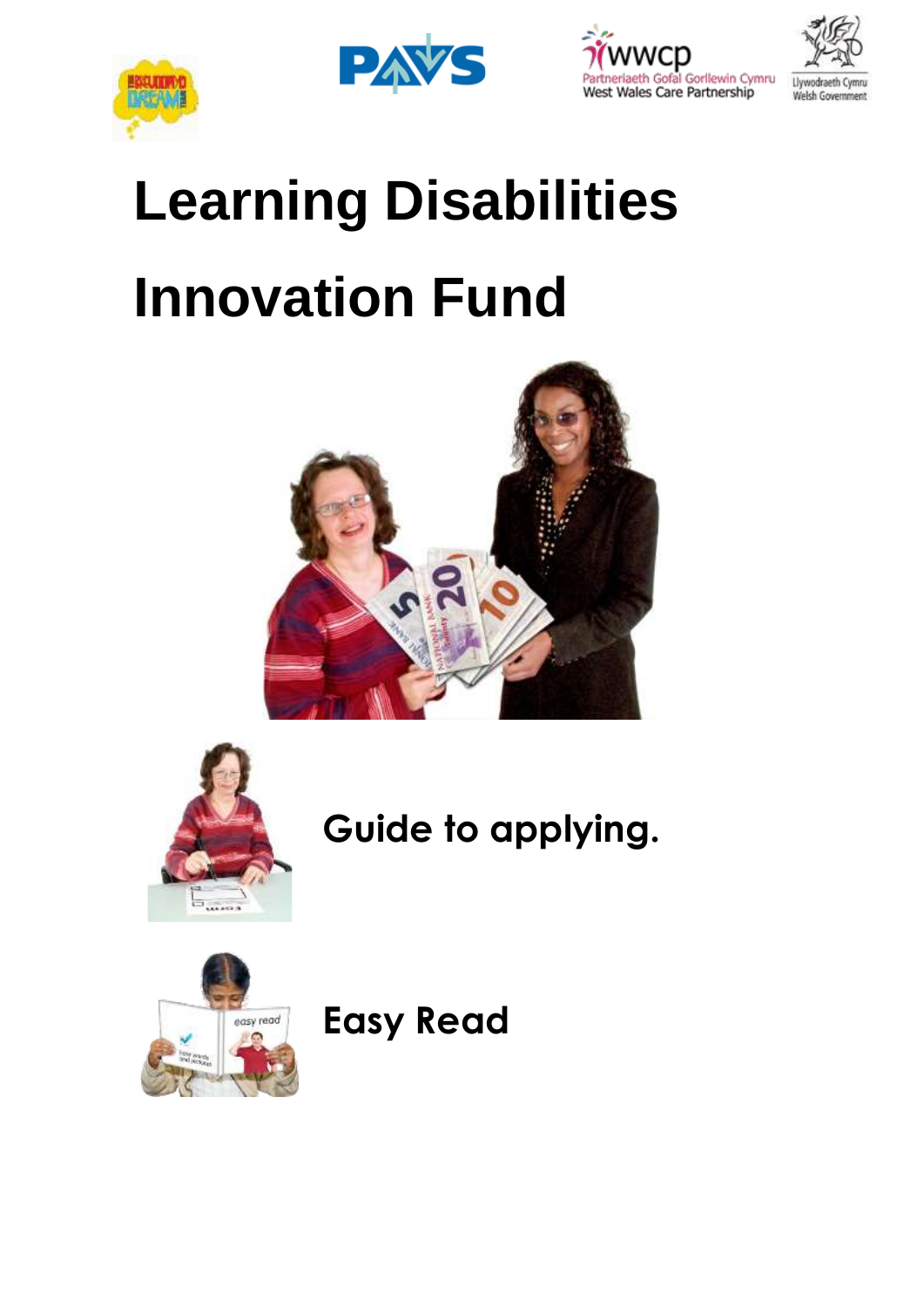

## **The Charter**

Your project must meet 1 or more parts of the **Learning disability charter**.



The charter was written by people with

- a learning disability from
- Carmarthenshire, Pembrokeshire and
- Ceredigion.
- You can find out more here:
- [www.pembrokeshirepeople1st.org.uk](http://www.pembrokeshirepeople1st.org.uk/?page_id=766)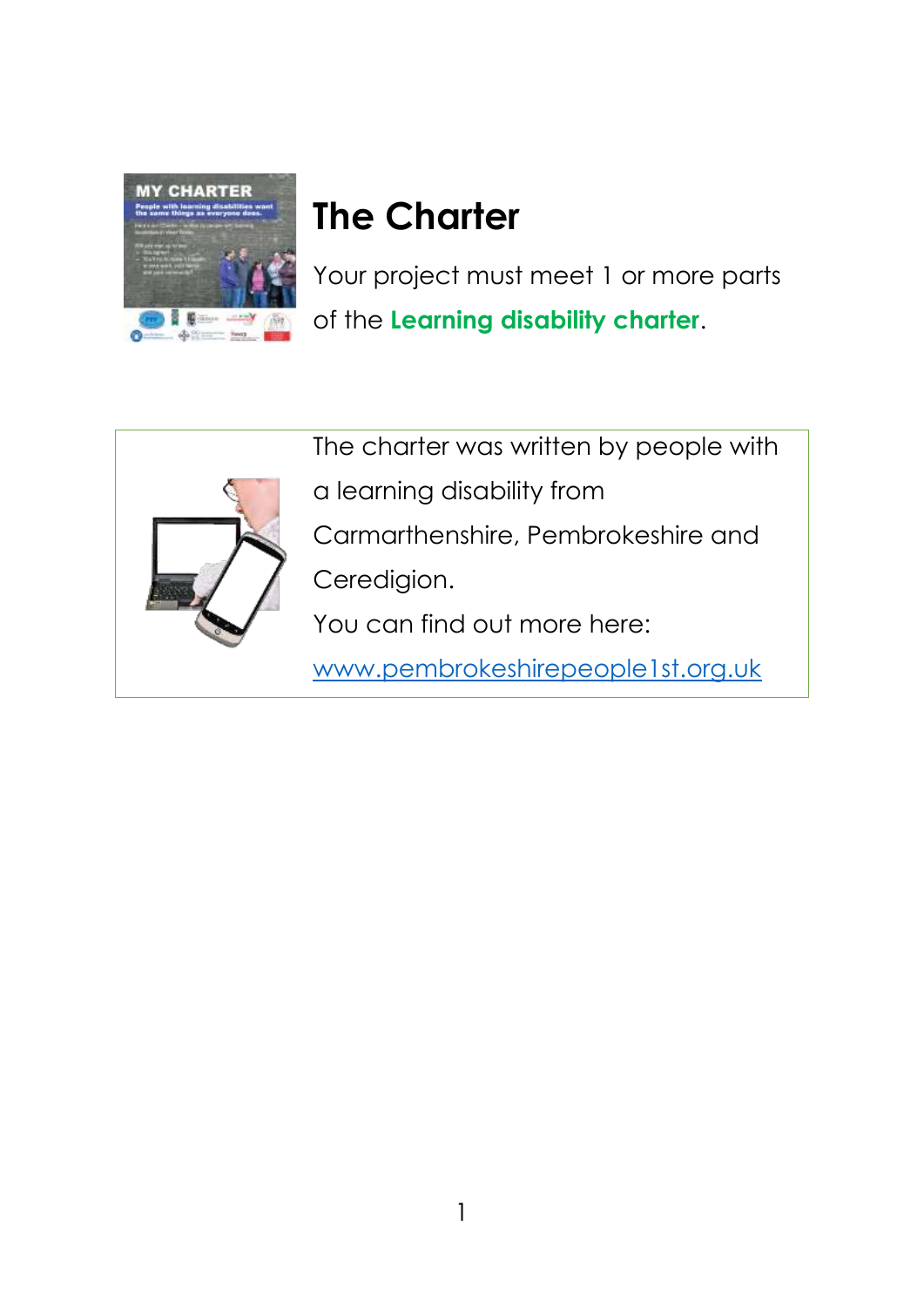## **West Wales Learning**

## **Disabilities Charter**

**People with learning disabilities want the same things as everyone else does.**

### • **My Life, My Rights**

More chances in life; more choice; to be listened to; to be treated as adults; to be given dignity and respect & for you to keep our information private.

#### • **My Community. My Relationships**

To be able to travel independently; help to understand money so we have more control; to train other people in what our lives are like – we're the experts; to get involved with our community; to have paid jobs; the right to enjoy friendships and sex, just like everyone else and the right to have a family.

### • **My social life**

To go places everyone else goes and be welcome; to do stuff in the evenings and at weekends; to enjoy friendships, relationships and sex as we choose; for people to welcome us and understand what we need when we are out and to have more info about what's going on.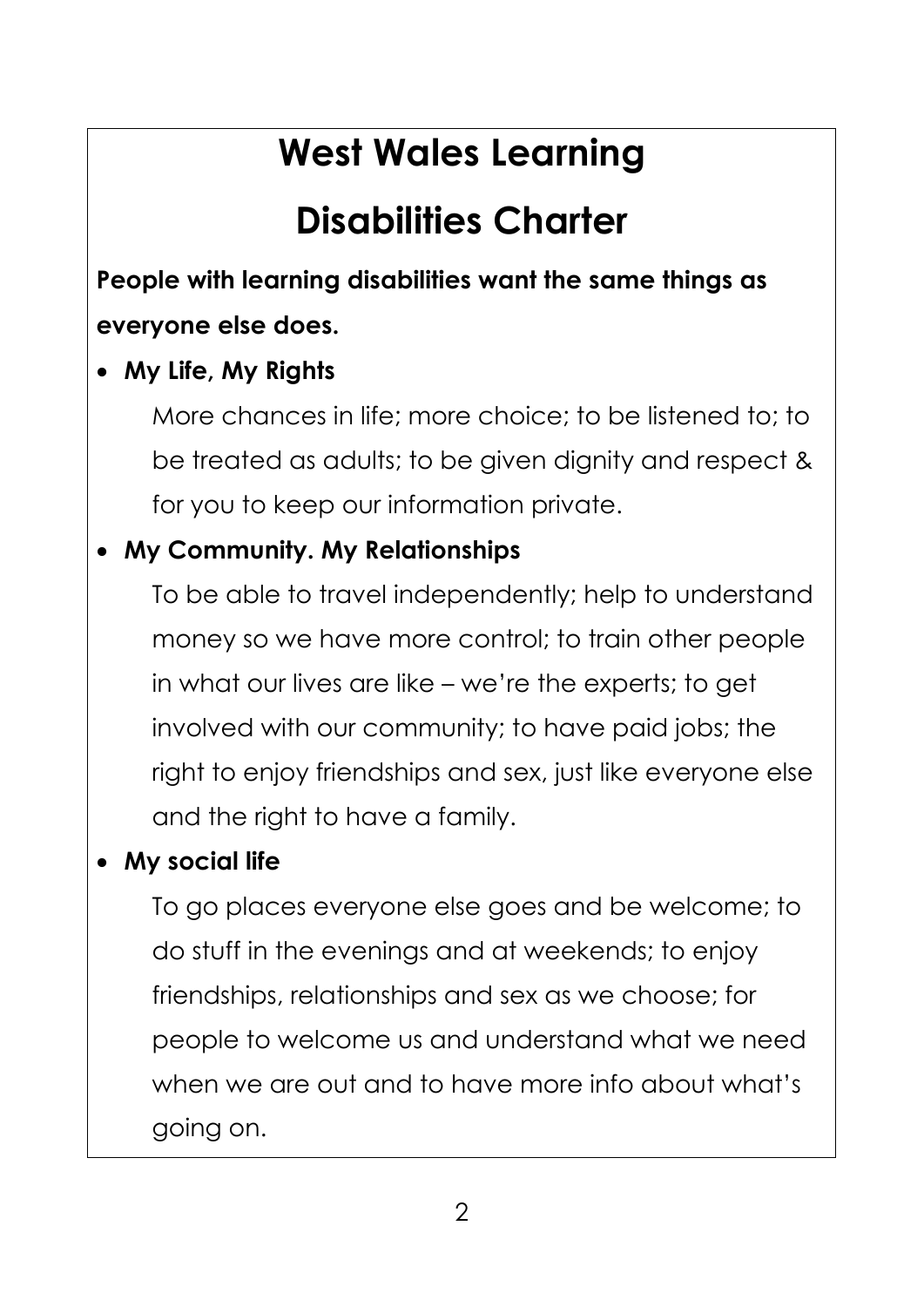#### • **My Support**

Help to follow our dreams; to train staff who work with us; to get to know people who support us; to trust people to do what they say and to have access to advocacy.

### • **My Health**

To have the healthcare we need from GPs and hospitals; have a health check every year; staff to have training by us; to have appointments that are easy to get , and on time and control over our health – they are our bodies !

### • **My Independence**

To give us space – not too much at once; to feel safe – to help us find out about bullying and hate crime, and what to do about it; time to think for ourselves; support to live on our own if we want; support when we are parents and to stand up for our rights !

### • **My Communication**

To make things easy to read; letters & leaflets we can understand – keep it simple! to find out what works for us – we are all different; to speak for ourselves and have time to think and answer – don't rush!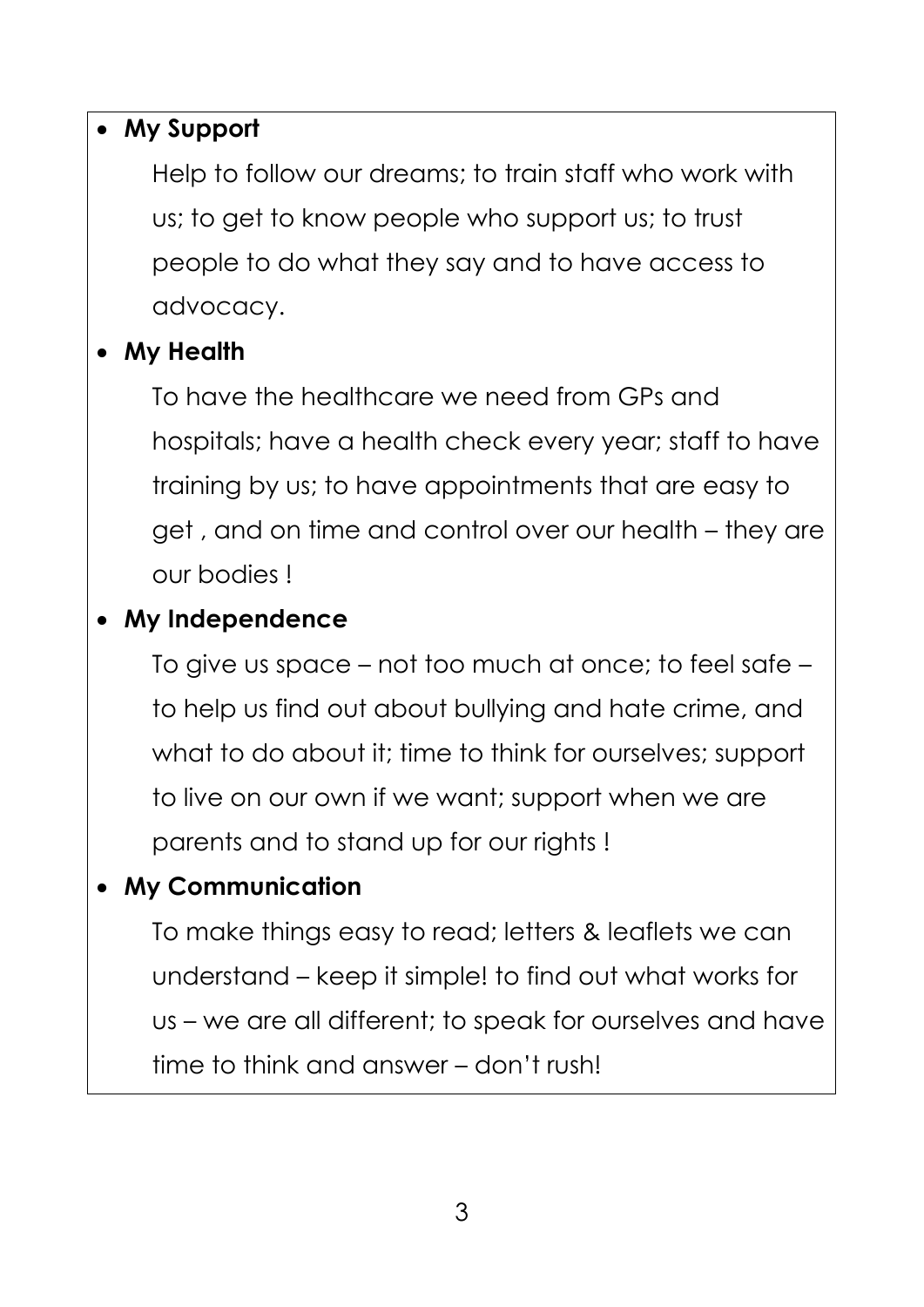

## **About the fund**



The fund is for new ideas from people with a learning disability. It is for ideas for new activities and services and to test if they work.



The fund is for third sector and **statutory bodies** who want to co-produce projects with people with a learning disability.



Statutory bodies are organisations like Councils, Health Boards or National Parks.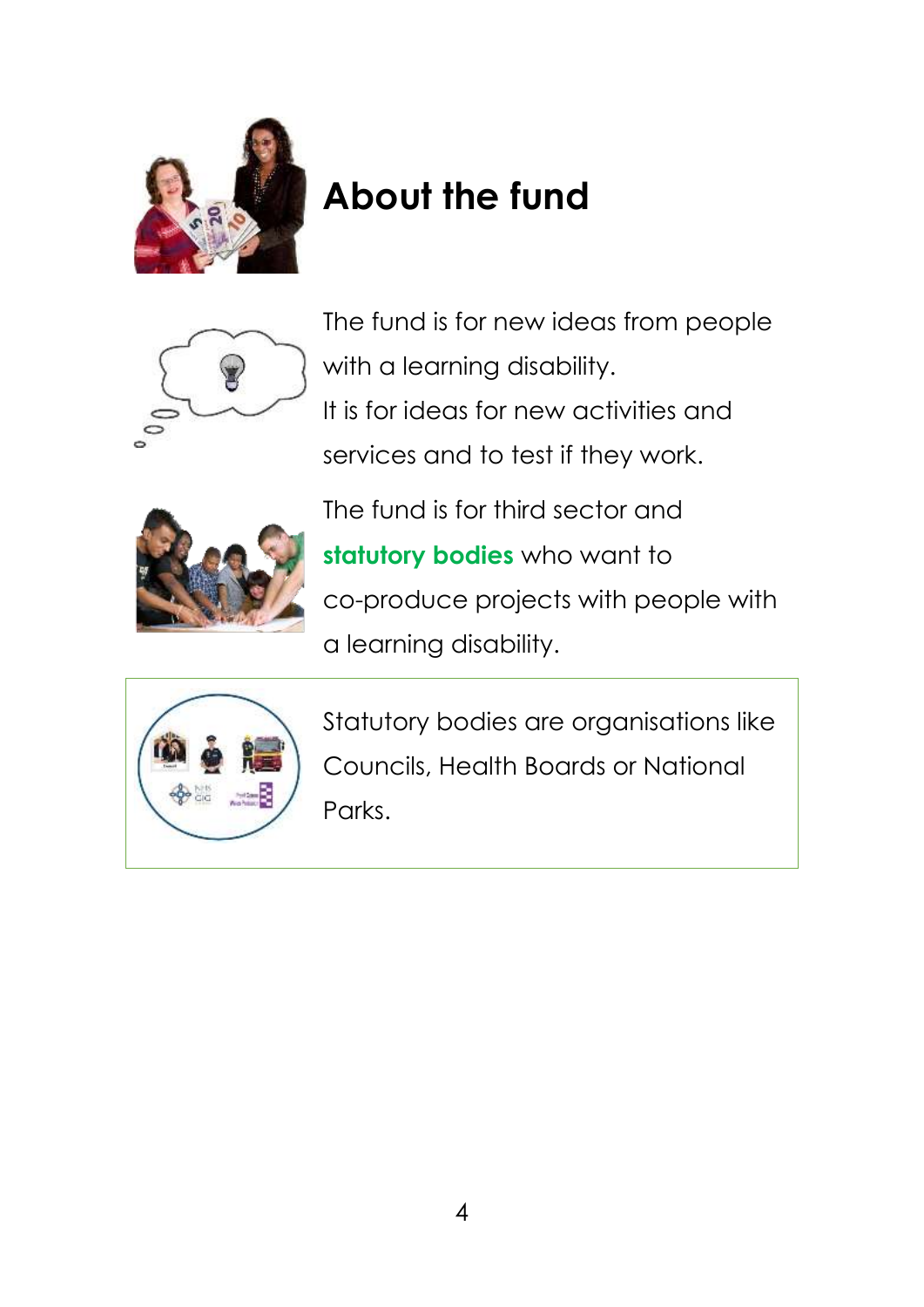

## **The funding**



The money comes from the Integrated Care Fund (ICF).

Llywodraeth Cymru **Welsh Government** 







Pembrokeshire Association of Voluntary Services (PAVS) are in charge of the fund. They are working with:

- Carmarthenshire Association of Voluntary services (CAVS)
- Ceredigion Association of Voluntary Organisations (CAVO)



The Regional Improving Lives Partnership (RILP) will run the fund. They are chaired by the Dream Team and supported by Pembrokeshire People First.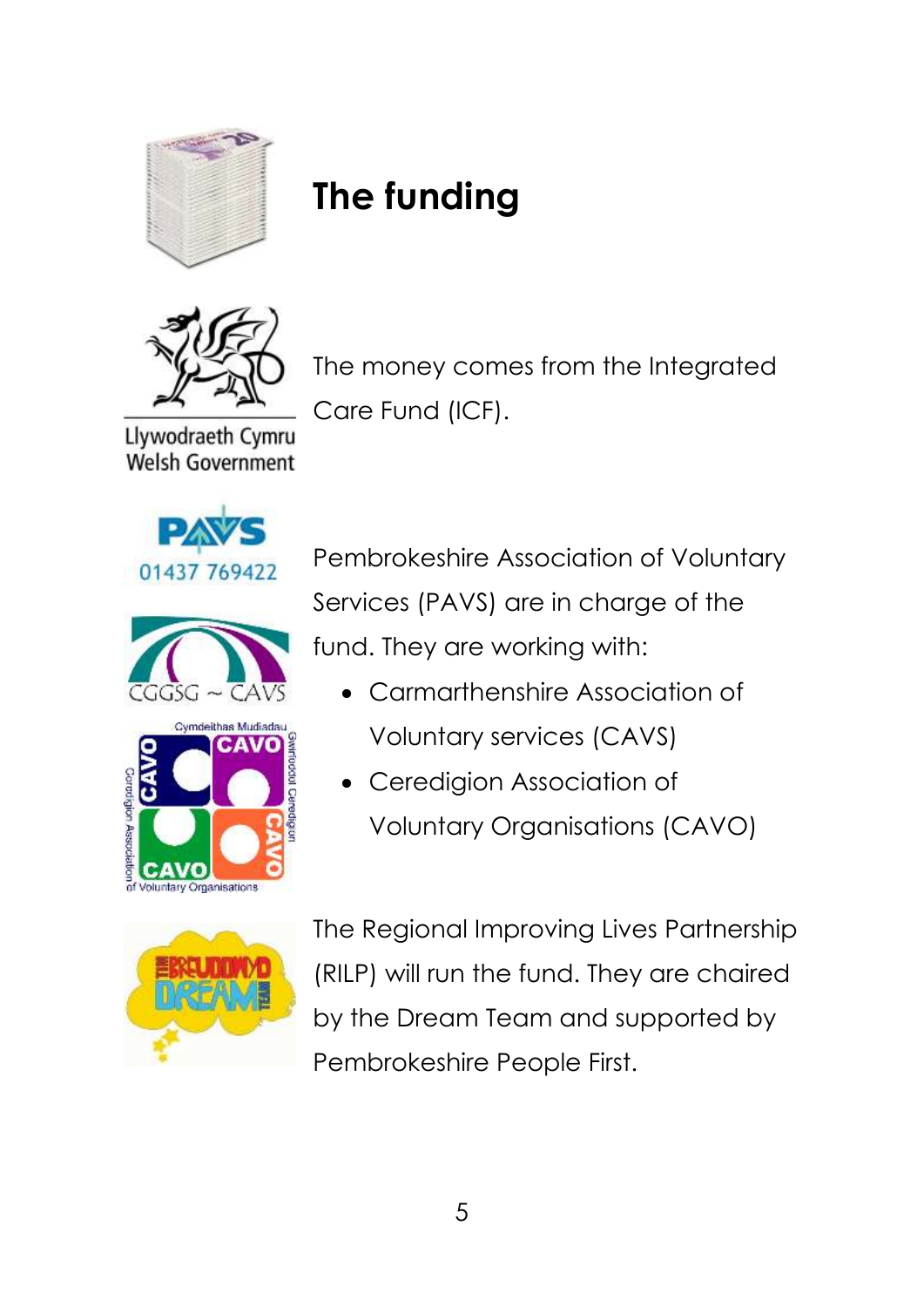

## **Who can apply?**

To apply you must be:

• Voluntary or community group



• Social enterprise

You must be properly set up with rules and a strong structure.

You must have a bank account that needs 2 or more signatures.



You must support people with a learning disability.



If you are a statutory body, you can apply if:

- your project is co-produced by people with a learning disability
- you show strong links to the charter.

The fund is for projects in West Wales:

- Pembrokeshire
- **Carmarthenshire**
- **Ceredigion**

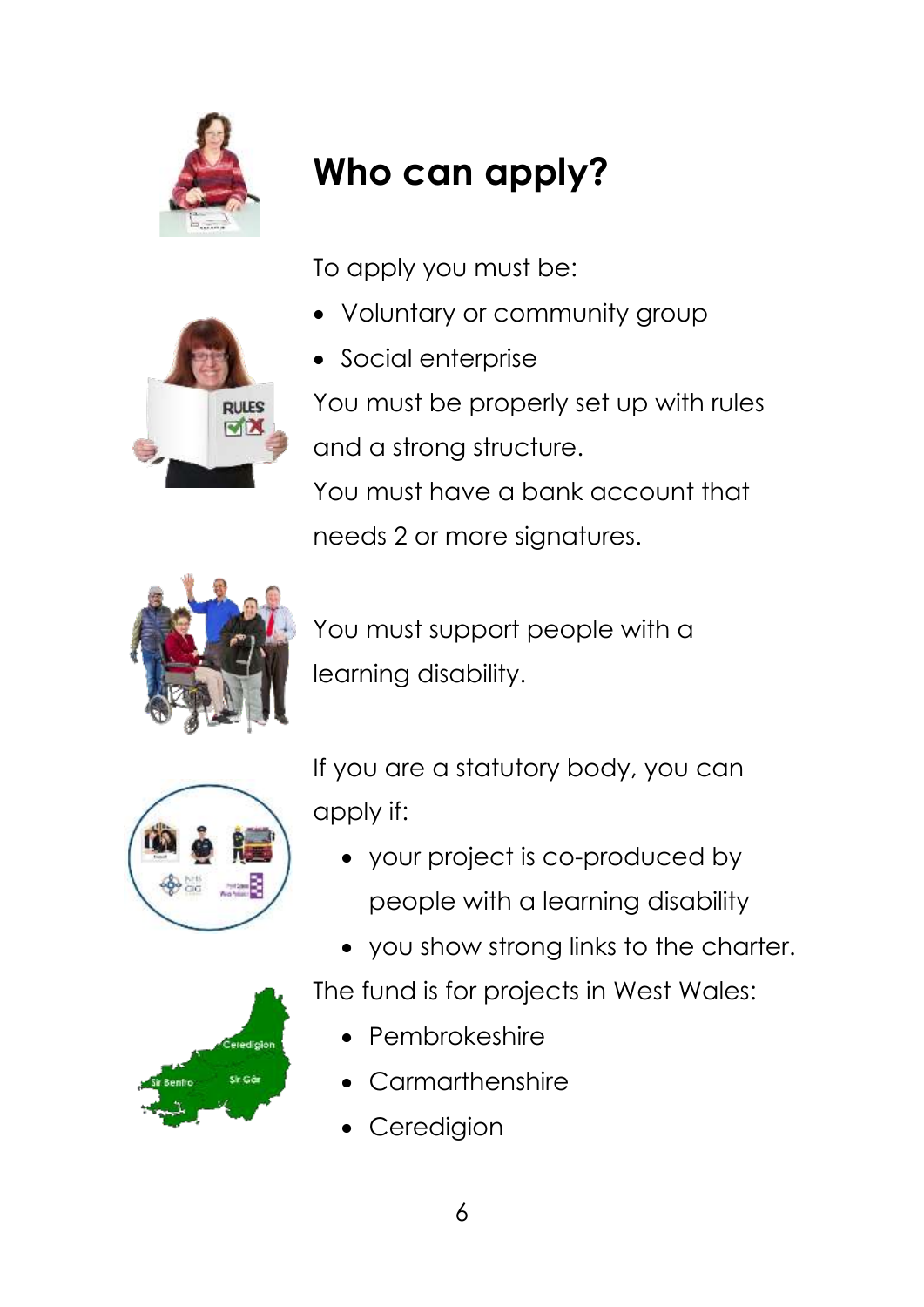

## **Your project idea must be:**

- A new idea that will change the way people with learning disabilities are supported.
- Previously successful groups can re-apply for funds to further develop their project, taking on any lessons learned .



Co- produced and co- delivered by people with a learning disability



Clearly benefit people with a learning disability



Be able to share what you learn



Be good value for money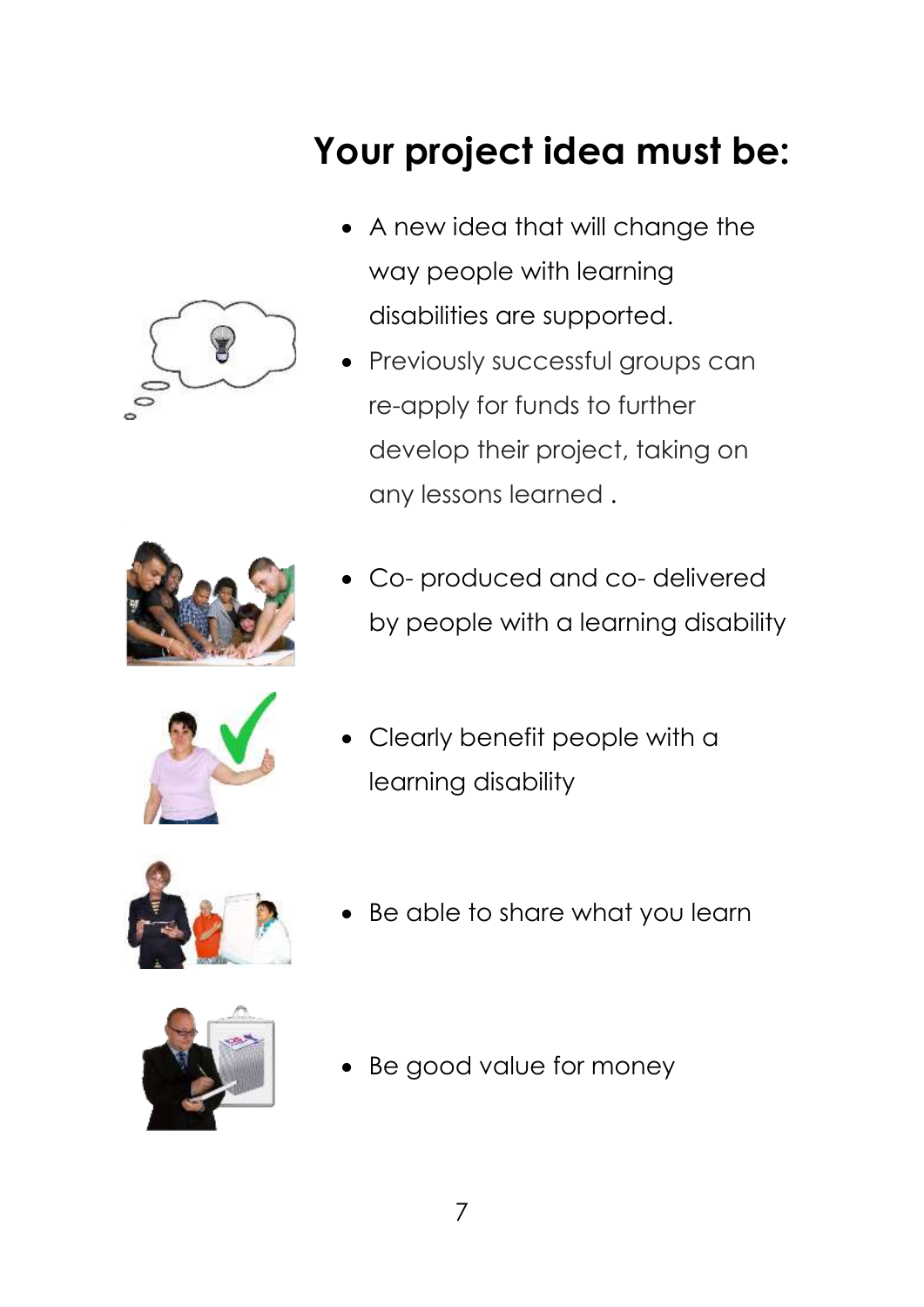

You will need to explain how you project will follow Covid guidelines and rules.



## **What can the grant be spent on?**

**£20,000** The fund will pay for **£20,000** for each project. This can be the full cost of the project. You won't need to add any money of your own.



The grant is for ongoing costs



Ongoing costs are things like wages and room hire.



You can ask for 20% of your grant for capital costs.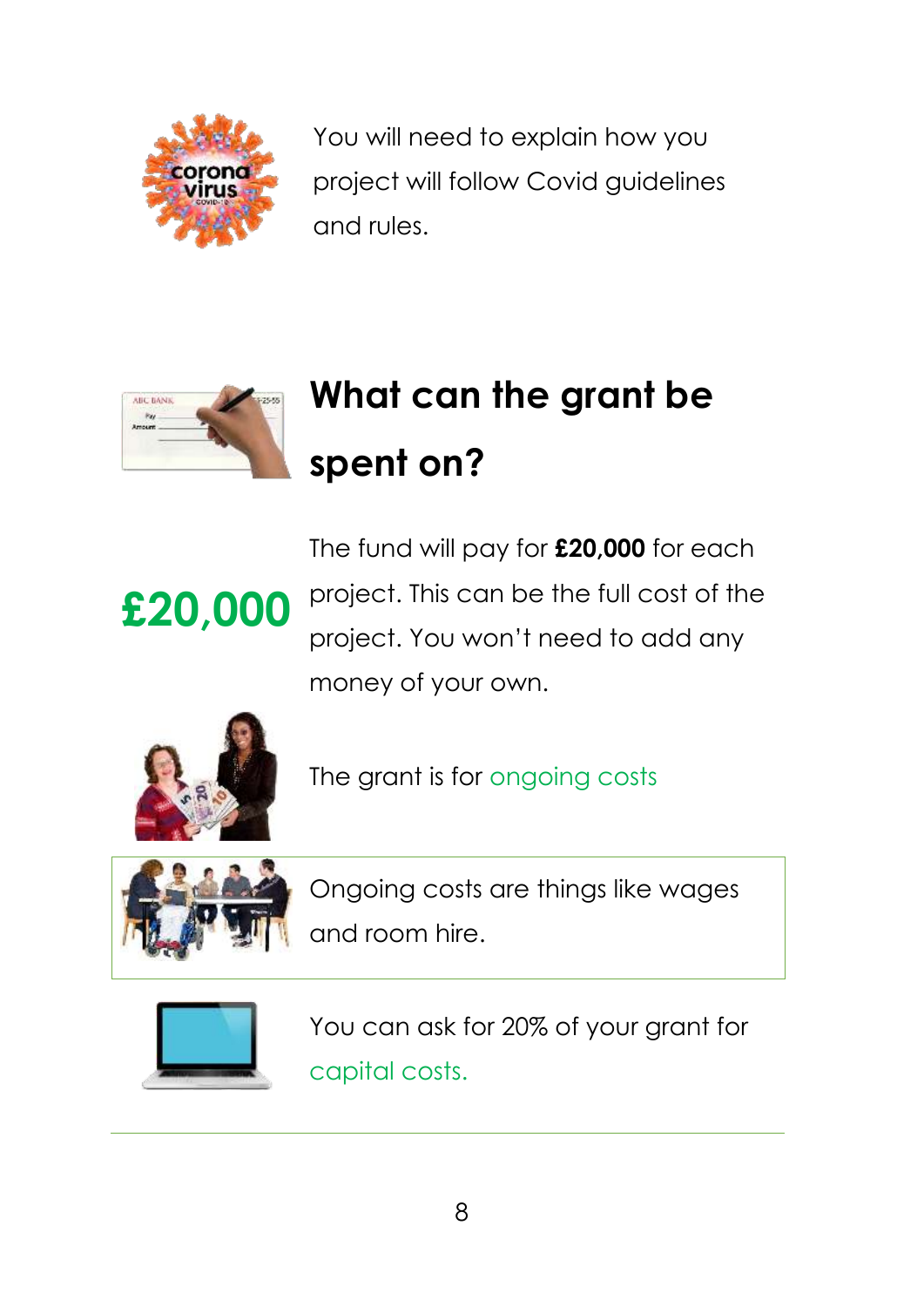

Capital costs are things you buy once. This could be things like laptops or cameras.



## **What you cannot spend the grant on**



- Activities or services that already exist.
- Costs for your project that happened before you applied for the grant
- A small part of a big project, unless it is for a part that can stand on its own.



## **How long is the grant for?**

You must finish the project and spend the money by 31st March 2023.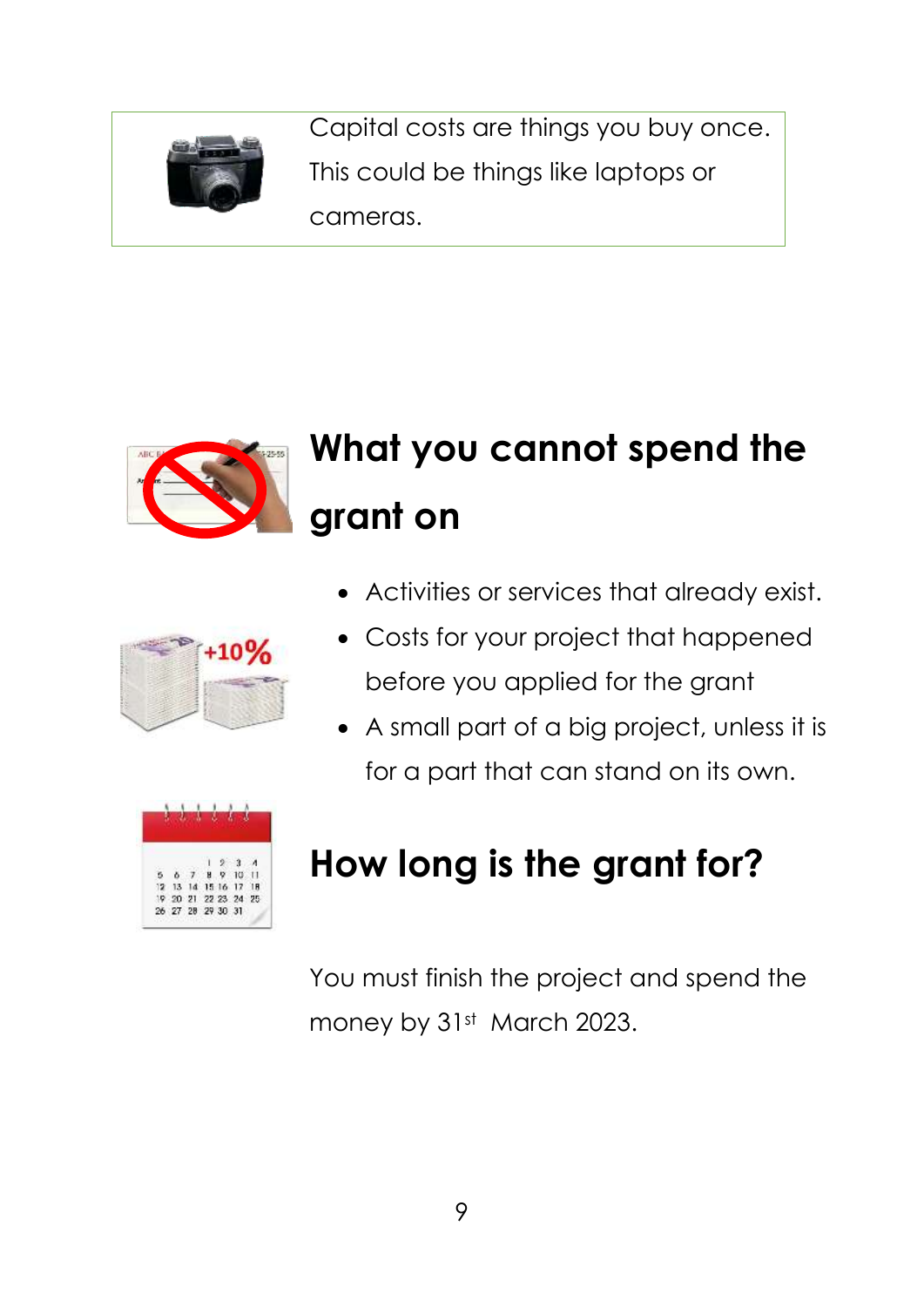

## **Monitoring your project.**



You will need to write a short report at the end of your project.

You will need to do this no more than 2 weeks after you finish.

## **Publicity**



You need to tell people about the grant and the funders when you talk about your project. This means on:

- Posters
- Leaflets
- Website
- Social media



## **More information and**

## **support**

You can ask your local volunteer council for support and more information.



• **Pembrokeshire Association of Voluntary Services** (PAVS)

E-mail: development@pavs.org.uk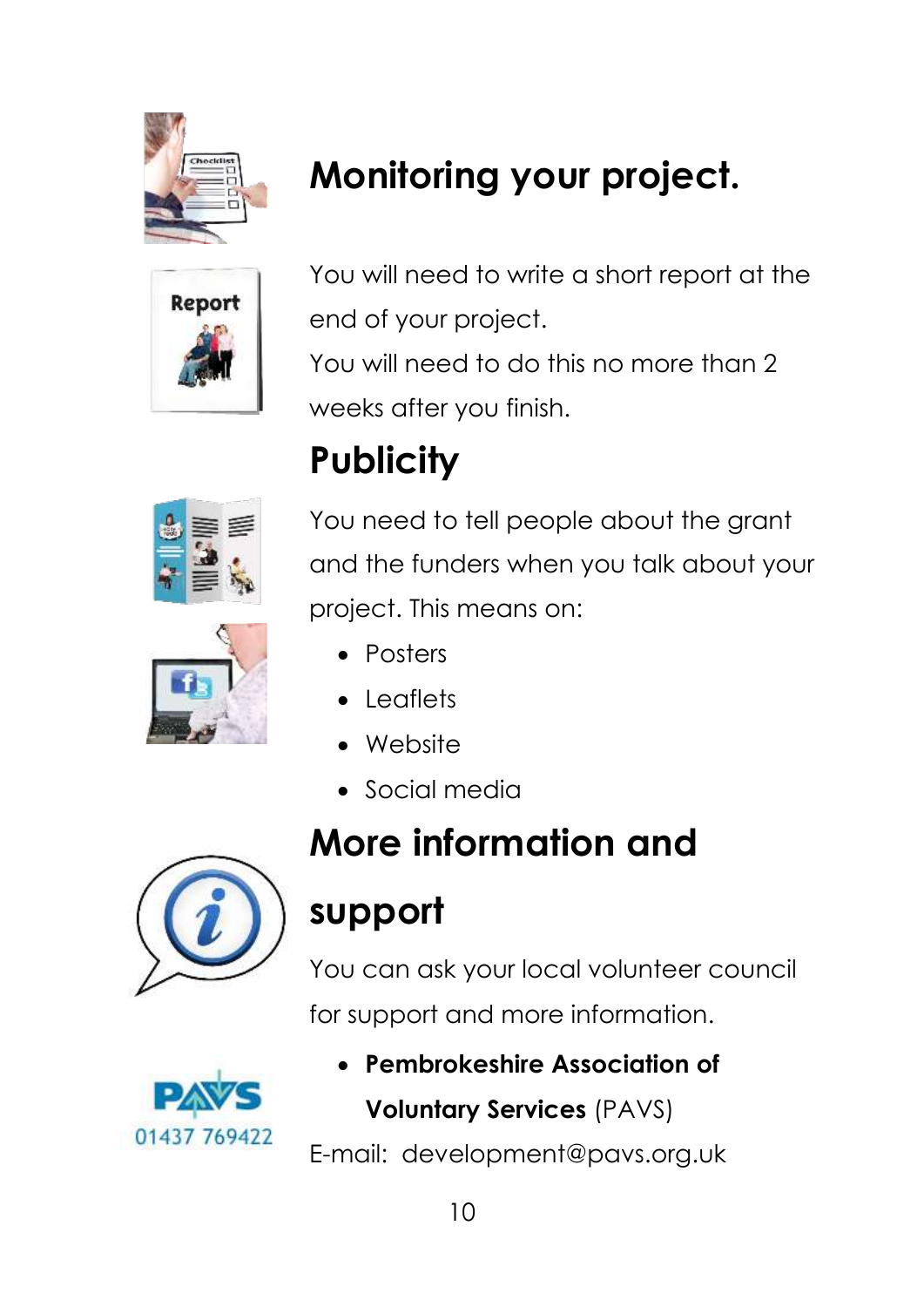



• **Carmarthenshire Association of Voluntary Services** (CAVS) E-mail: Jackie.Dorrian@cavs.org.uk

• **Ceredigion Association of Voluntary Organisations** (CAVO) E-mail: gen@cavo.org.uk



## **Applying for the grant**

You will need to complete a form



You will need to make a short presentation to the panel telling us about your project.



When you write your form you must:





- Show how your project is co- produced by people with a learning disability
- Make sure your costs are as accurate as possible.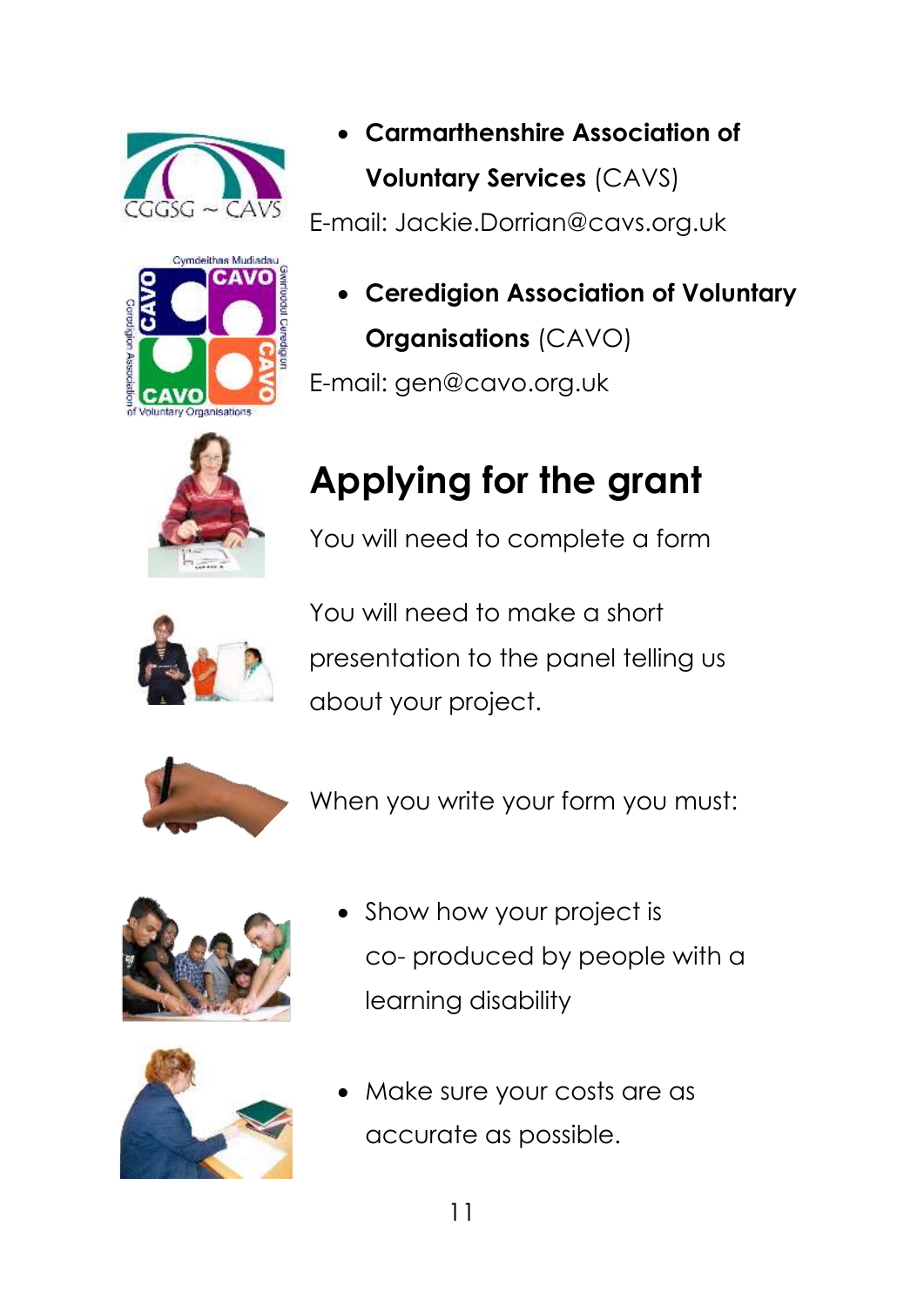

- Include 2 quotes for anything that costs more than £500
- Show it is good value for money



## **Grant deadline**

You must send your grant application by **16th May 2022**



### **You must send:**

- your form
- your governing documents.

Governing documents can be called:

- Constitution
- Memorandum & Articles of Association
- Trust Deed

They are the legal papers that form

your organisation.

## **What happens Next?**



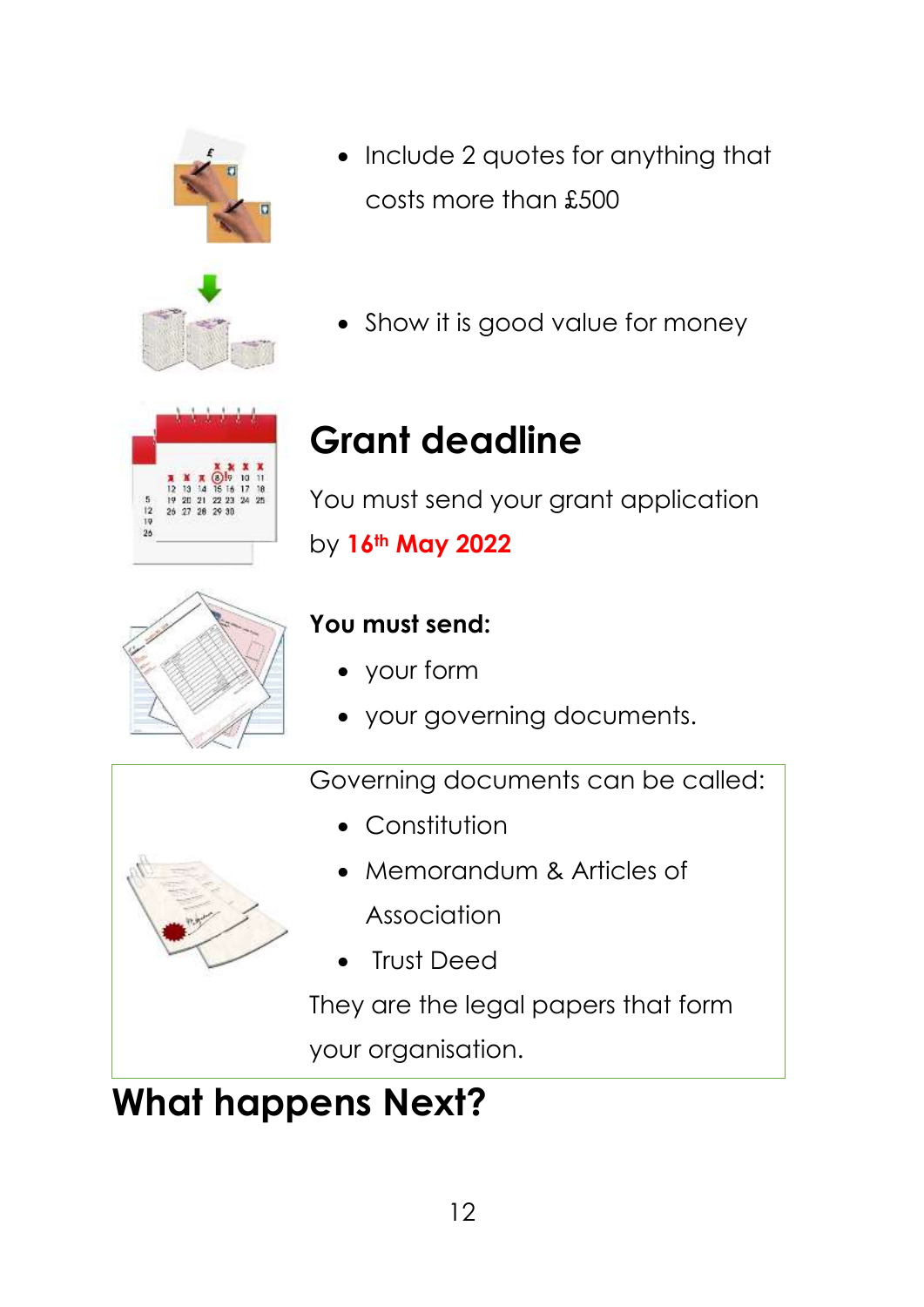

There will be 2 stages to decide who gets the grant.



**Stage 1 Shortlisting**  The Dream Team will look at your application form.

### **Stage 2 presentation**



If you are shortlisted, you will need to present to the panel and answer questions. This will be by Zoom. The presentations will be on **15th or 17th June 2022.** 



**\*\* You should complete the form in easy read. The next page gives some ideas about making the form easy to read for everyone.**



You will be told by phone or email no more than 3 weeks after the deadline.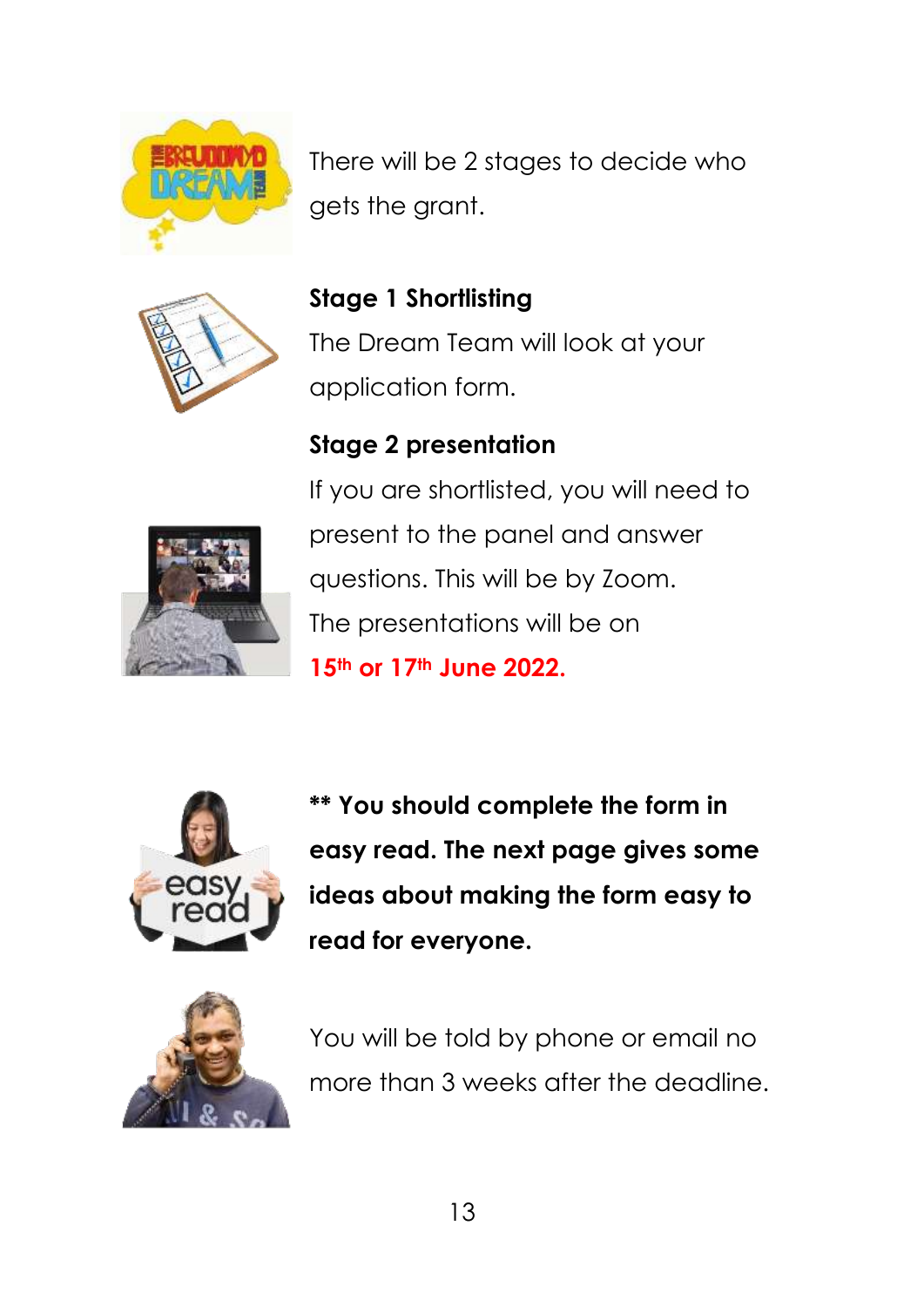

## **Things to think about when you write the form:**



Use easy words

verbigerative mendacious brokerage | quotient serpiginous



- Try to avoid jargon or initials for things. If you have to use them explain what they mean.
- Use short sentences and short paragraphs.
- 
- Hello Use a simple font like arial
	-
	- hello Use 16 point font sizes



Ask your co- production team members to check the form is easy read.